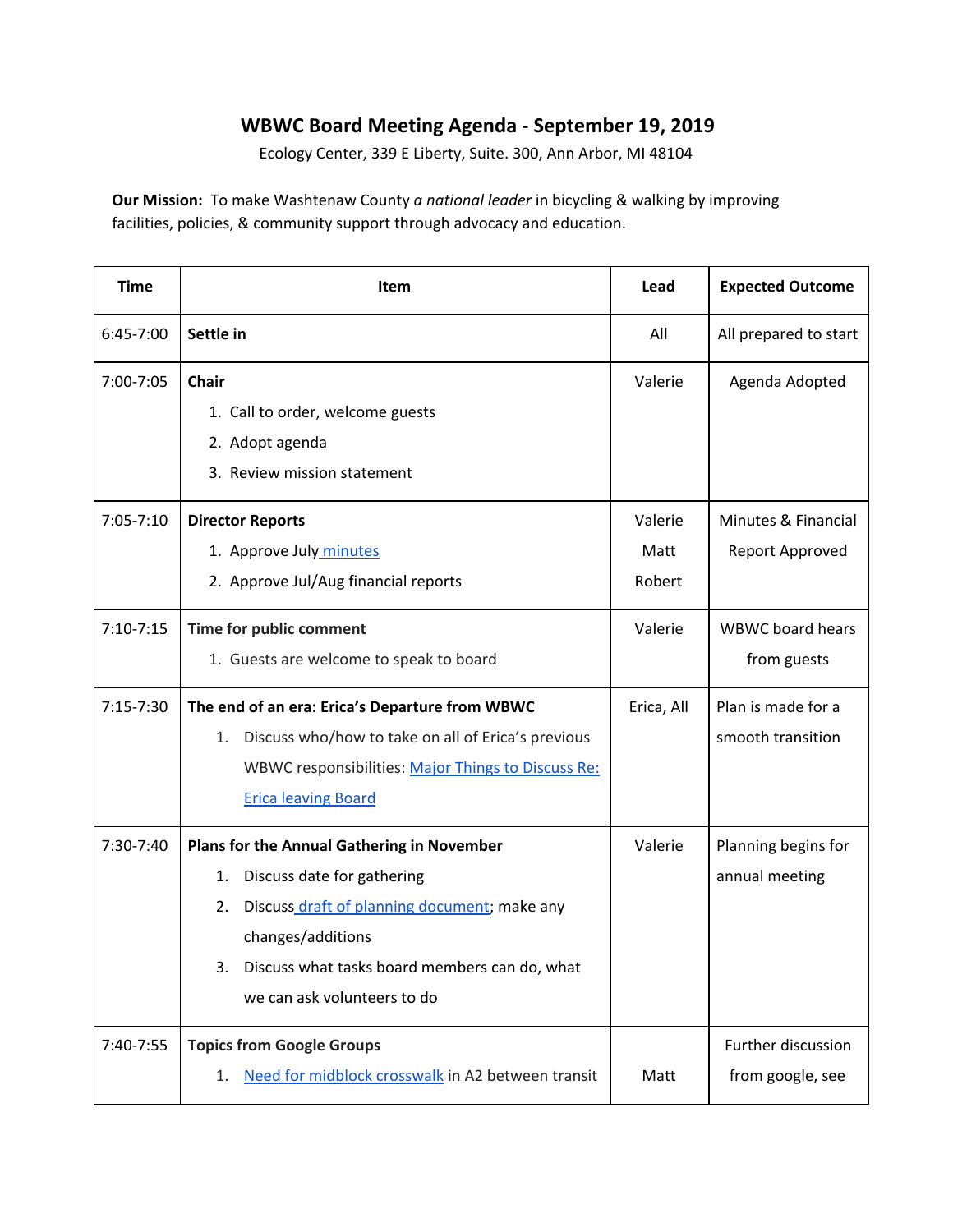|               | center and library on 5th<br>Updates regarding <b>Arbor Bike Share</b><br>2. |            | what else we can do  |
|---------------|------------------------------------------------------------------------------|------------|----------------------|
|               |                                                                              |            |                      |
| 7:55-8:05     | <b>Project Updates:</b>                                                      |            | Board updated on     |
|               | 1. B2B Maiden Ln. Underpass Project                                          | Jaime/Seth | project progress,    |
|               | 2. Swag/gmail update                                                         | Jaime      | next steps explored. |
|               | 3. Fall Newsletter Topics                                                    | Valerie    |                      |
|               | 4. Membership Update                                                         | Valerie    |                      |
| $8:05 - 8:15$ | <b>William Street Grand Opening Event</b>                                    | Brad/Jaime |                      |
| $8:15 - 8:25$ | Winter maintenance for bike infrastructure in A2,                            | Matt       | <b>Discuss</b>       |
|               | particularly William St bikeway                                              |            |                      |
| $8:25 - 8:40$ | <b>Meeting Updates:</b>                                                      |            | Board kept up to     |
|               | 1. ALT Meeting - Seth                                                        | Whoever    | date on local news.  |
|               | 2. Transportation Plan Update - Erica                                        | attended   | Next steps, if any,  |
|               | 3. Transportation Commission - Brad                                          |            | discussed.           |
|               | 4. HB4738 Update, Prepping for MDOT meeting - Erica                          |            |                      |
| 8:40-8:45     | N.E.W. Board Professional Development Workshops                              | Valerie    | Professional         |
|               | Request approval for funds for any members who<br>1.                         |            | Development          |
|               | want to attend any NEW workshop this fall,                                   |            |                      |
|               | especially the Oct and Dec ones.                                             |            |                      |
|               | \$60/person/session                                                          |            |                      |
|               | NEW nonprofit development flier<br>a.                                        |            |                      |
| 8:45-8:50     | U of M Bike-friendly University Application                                  | Matt       | <b>Discuss</b>       |
| 8:50-8:55     | New Business (Items not listed on the agenda)                                | Board      | Guests may speak,    |
|               | 1.                                                                           | members/   | board can discuss    |
|               | 2.                                                                           | guests     | last-minute items    |
| 8:55-9:00     | <b>End of Meeting wrap up</b>                                                | Valerie    | Everyone knows       |
|               | <b>Upcoming events</b><br>1.                                                 |            | their next steps     |
|               | Items for next month's agenda<br>2.                                          |            | before next meeting  |